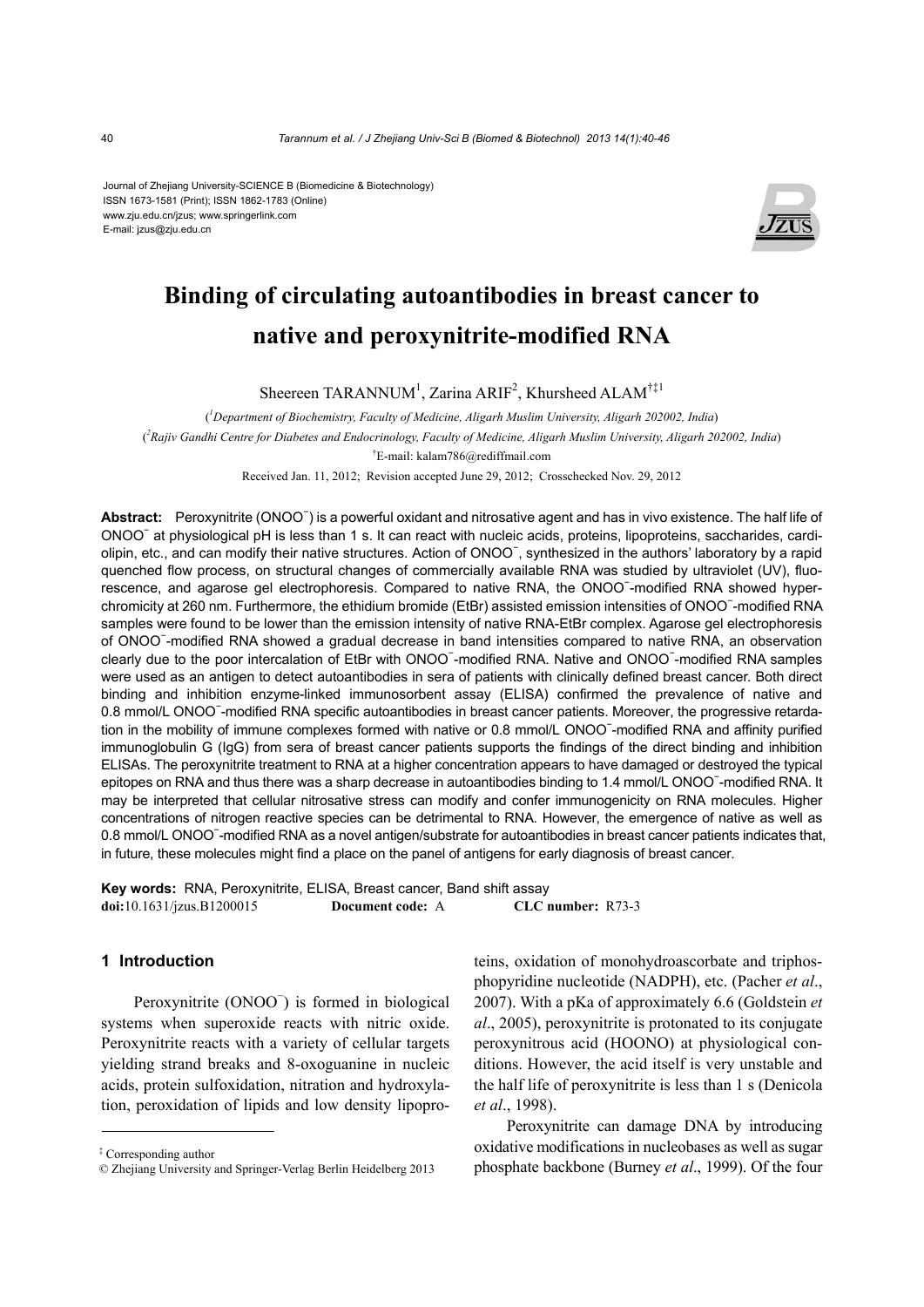bases, guanine is the hot spot for the reaction due to its low reduction potential (Yu *et al*., 2005; Niles *et al*., 2006). The major product of guanine oxidation is 8-oxoguanine, which further reacts with peroxynitrite and forms cyanuric acid, oxazolone, spiroiminodihydantoin, and guanidinohydantoin (Niles *et al*., 2006). In addition, 8-nitroguanine and 5-guanidino-4 nitroimidazole may also appear as a consequence of guanine nitration. It has been shown that reactive nitrogen species also introduces formation of 8-nitroguanosine in calf liver RNA, which is relatively more stable as compared to 8-nitroguanine in DNA and thus can be a good marker of cellular damage mediated by peroxynitrite (Masuda *et al*., 2002). Ultimately, guanine oxidation by peroxynitrite results in guanine fragmentation, a critical step towards mutagenesis and carcinogenesis. The genotoxic potential of peroxynitrite detected in cell culture studies and purified DNA supports the contention that intense and prolonged peroxynitrite dependent on oxidative and nitrosative stresses prevailing under inflammatory conditions might foster the development of cancer (Pacher *et al*., 2007).

Immune system produces a humoral response to cancer derived surface antigen and induces antibody formation. Wasserman *et al*. (1975) observed a higher incidence of smooth muscle autoantibodies (SMA) and antinuclear antibodies (ANA) in breast cancer patients at mastectomy than in matched controls. Breast cancer is the second most common type of cancer and the fifth most common cause of death (Jin and Zangar, 2009). Like many cancers, breast cancer is also the result of multiple environmental and hereditary factors. Chapman *et al*. (2007) assessed the diagnostic potential of autoantibodies to multiple known tumor associated proteins. Sera from normal control (*n*=94), primary breast cancer patients (*n*=97), and patients with ductal carcinoma (*n*=40) investigated for autoantibodies to p53, cellular-myc (c-myc), human epidermal growth factor receptor 2 (HER2), New York esophageal cell carcinoma-1 (NY-ESO-1), breast cancer type-1 and type-2 (BRCA1), BRCA2, and MUC1 (also known as cancer antigen 15-3 (CA15-3)) antigens by enzyme-linked immunosorbent assay (ELISA) showed elevated levels of autoantibodies against one of the above antigens in 64% of primary breast cancer and 45% of ductal carcinoma sera. It was suggested that the use of a panel of antigens might be helpful in the early diagnosis of breast cancer.

Chronic inflammation is important constituents of the local environment of tumors and has long been recognized with increased risk of cancer (Mantovani *et al*., 2008; Sing *et al*., 2011). Furthermore, chronic inflammation can induce persistent generation of peroxynitrite which can cause potential destruction of host constituents, possibly through induction of oxidative, nitrative, and nitrosative damages to nucleic acids, proteins, and lipids. Reactive nitrogen species have been implicated as a cause of diverse pathophysiological conditions including cancer (Masuda *et al*., 2002). Therefore, the present study was designed to analyze the structural changes in RNA under the influence of peroxynitrite. This was followed by evaluation of the binding profile and specificity of breast cancer autoantibodies to RNA and its peroxynitritemodified forms. We hypothesize that a serum autoantibody assay against a panel of antigens including RNA and/or peroxynitrite-modified RNA may be a step forward towards early diagnosis of breast cancer.

# **2 Materials and methods**

## **2.1 Materials**

Yeast RNA and tetramethylethylenediamine (TEMED) were purchased from BDH (Poole, England). Diethylene penta-acetic acid (DTPA), bovine serum albumin, para-nitrophenyl phosphate, ethidium bromide, Coomassie brilliant blue, Tween-20, agarose, and dialysis tubing were purchased from Sigma Chemical Company, USA. Acrylamide, bisacrylamide, and sodium dodecyl sulphate (SDS) were purchased from Sisco Research Laboratories (SRL), India. Flat bottom ELISA modules were obtained from NUNC, Denmark. Protein A-agarose matrix was from Genei, India. All other chemicals used in the study were of highest analytical grade available.

## **2.2 Blood samples**

Blood samples were collected from 30 female patients admitted in the radiotherapy ward of the Jawaharlal Nehru Medical College, Aligarh Muslim University, having direct and indirect signs and symptoms of breast cancer. The diagnosis was made on the basis of radiological imaging, clinical symptoms, and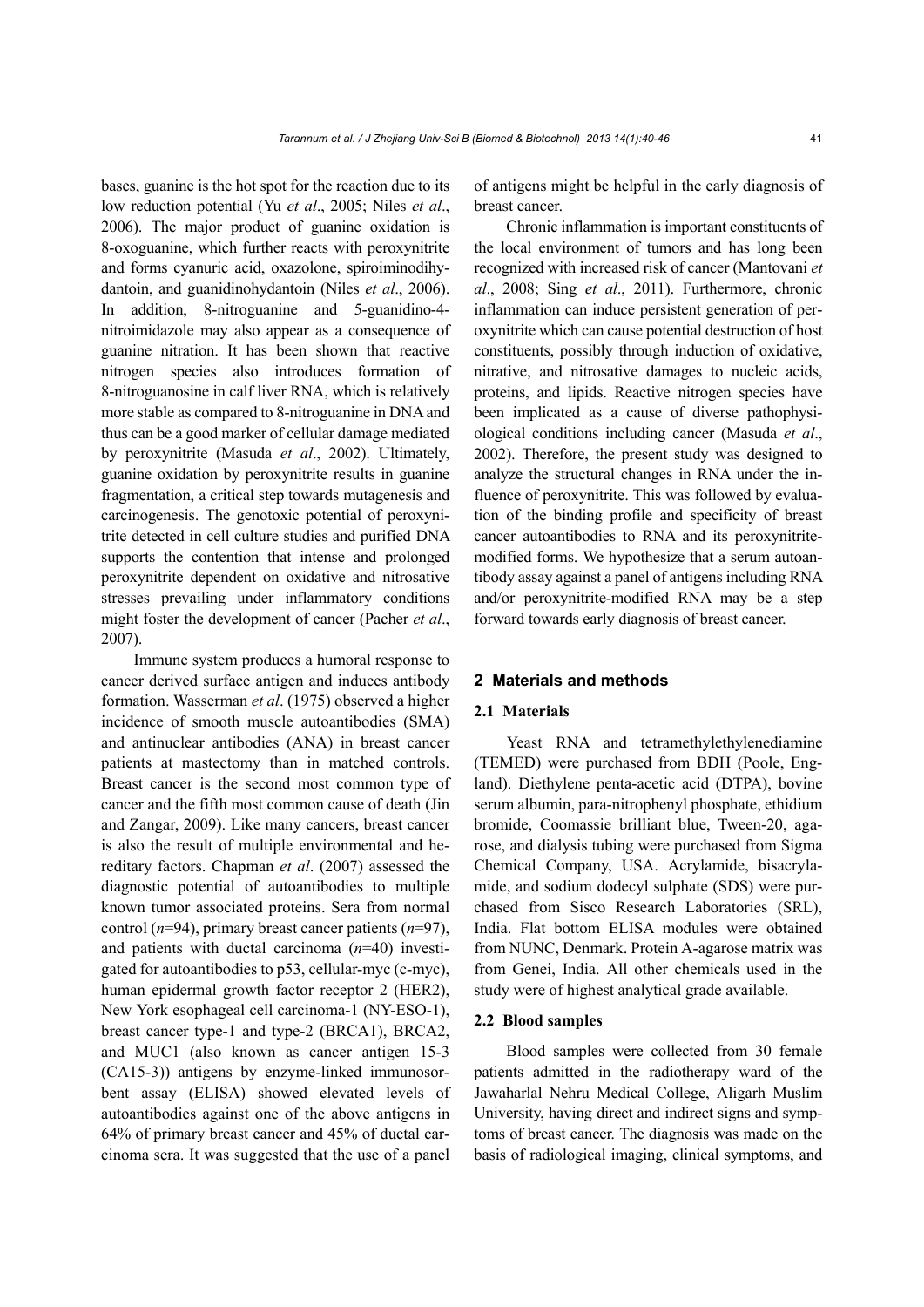fine needle aspiration cytology (FNAC) findings typical of breast cancer. Control blood samples (*n*=30) were obtained from apparently healthy individuals who were not suffering from any acute or chronic disease(s) and not taking any medication. Collected blood samples were allowed to clot at room temperature and sera was separated after centrifugation at 2000 r/min for 10 min. All serum samples were decomplemented by heating at 56 °C for 30 min and stored at −80 °C until further analysis.

# **2.3 Isolation of serum immunoglobulin G**

Immunoglobulin G (IgG) was isolated from serum samples of breast cancer patients and healthy subjects using a protein A-agarose column (Goding, 1978). The concentration of isolated IgG was determined using 1.4 optical density at 280 nm  $(OD<sub>280</sub>)=1.0$  mg IgG/ml. The IgG was dialyzed against phosphate buffered saline (PBS) and stored at  $-20$  °C with 0.1% (1 g/L) sodium azide.

# **2.4 Synthesis of peroxynitrite**

Peroxynitrite was synthesized in the authors' laboratory by a rapid quenched flow process (Koppenol *et al*., 1996). The synthesized ONOO<sup>−</sup> was kept in 1.2 mol/L sodium hydroxide (NaOH) and stored at −20 °C. The concentration of stored ONOO<sup>−</sup> was evaluated before use by recording its absorbance at 302 nm using a molar extinction coefficient of  $1670 \text{ (mol/L)}^{-1}$ ·cm<sup>-1</sup> (Hughes and Nicklin, 1968).

#### **2.5 Modification of RNA by peroxynitrite**

RNA (0.2 mmol/L) was dissolved in 10 mmol/L phosphate buffer (pH 7.4) and treated with 10 mmol/L DTPA to chelate ions. ONOO<sup>-</sup> at varying concentrations  $(0.8 \text{ mmol/L}, 1.4 \text{ mmol/L}, \text{and } 2.0 \text{ mmol/L})$  was then added to DTPA-treated RNA solution. The assay tubes were thoroughly mixed and reaction was continued for 30 min at 37 °C.

# **2.6 Spectroscopic studies of native and ONOO<sup>−</sup> modified RNA**

Absorption profile of yeast RNA and its ONOO<sup>−</sup> -modified counterparts were recorded in the wavelength range of 220–450 nm using quartz cuvette of 1 cm path length. Fluorescence emission spectra of native and modified-RNA samples were recorded in the presence of ethidium bromide (EtBr). Equal

amounts of native/ONOO<sup>−</sup> -modified RNA samples were excited at 310 nm and the loss in emission intensity was recorded. The difference in emission intensities of native and ONOO<sup>−</sup> -modified RNA samples was calculated to analyze the effect of ONOO<sup>−</sup> on RNA structure.

# **2.7 Agarose gel electrophoresis**

Native and ONOO<sup>−</sup> -modified RNA samples were mixed with 1/10 volume of sample buffer  $(0.125\%$   $(1.25 \text{ g/L})$  bromophenol blue, 30% Ficoll-400, 5 mmol/L ethylenediaminetetraacetic acid (EDTA) in 10× electrophoresis buffer). Electrophoresis was carried out for 2 h at 30 mA constant current. Gels were stained with EtBr  $(0.5 \text{ µg/ml} \text{ in distilled})$ water) and visualized under ultraviolet (UV) light.

# **2.8 ELISA**

ELISA was carried out on flat bottom polystyrene modules as described earlier (Ali and Alam, 2002). Briefly, microtitre wells were coated with 100 µl of RNA and/or ONOO<sup>−</sup> -modified RNA antigens (10 μg/ml in tricine-buffered-saline (TBS), pH 7.4) and incubated for 2 h at 37  $^{\circ}$ C and then overnight at 4  $^{\circ}$ C. Each sample was coated in duplicate and half of the plate served as control, devoid of antigen only. The antigen coated wells were emptied and washed thrice with TBS-Tween 20 (T) to remove unbound antigen. Unoccupied sites were blocked with 150 µl of 1.5%  $(15 \text{ g/L})$  non-fat dry milk (in TBS, pH 7.4) for 4–5 h at 4 °C and wells were washed once. In direct binding ELISA antibodies were directly added into antigencoated wells and incubated for the desired time period at 37 and 4 °C, respectively. The wells were emptied and extensively washed with TBS-T. Antiimmunoglobulin alkaline phosphatase conjugate (diluted as per manufacturer's instructions) was added to each well. The conjugate was incubated at 37 °C for 2 h and then the plates were washed four times with TBS-T and three times with distilled water. Paranitrophenyl phosphate was added and developed color was read at 410 nm in a microplate reader. The results were expressed as mean of difference of absorbance values in test and control wells ( $A$ <sub>test</sub>– $A$ <sub>control</sub>).

## **2.9 Inhibition ELISA**

The antigenic specificity of antibodies was determined by inhibition ELISA. Varying amounts of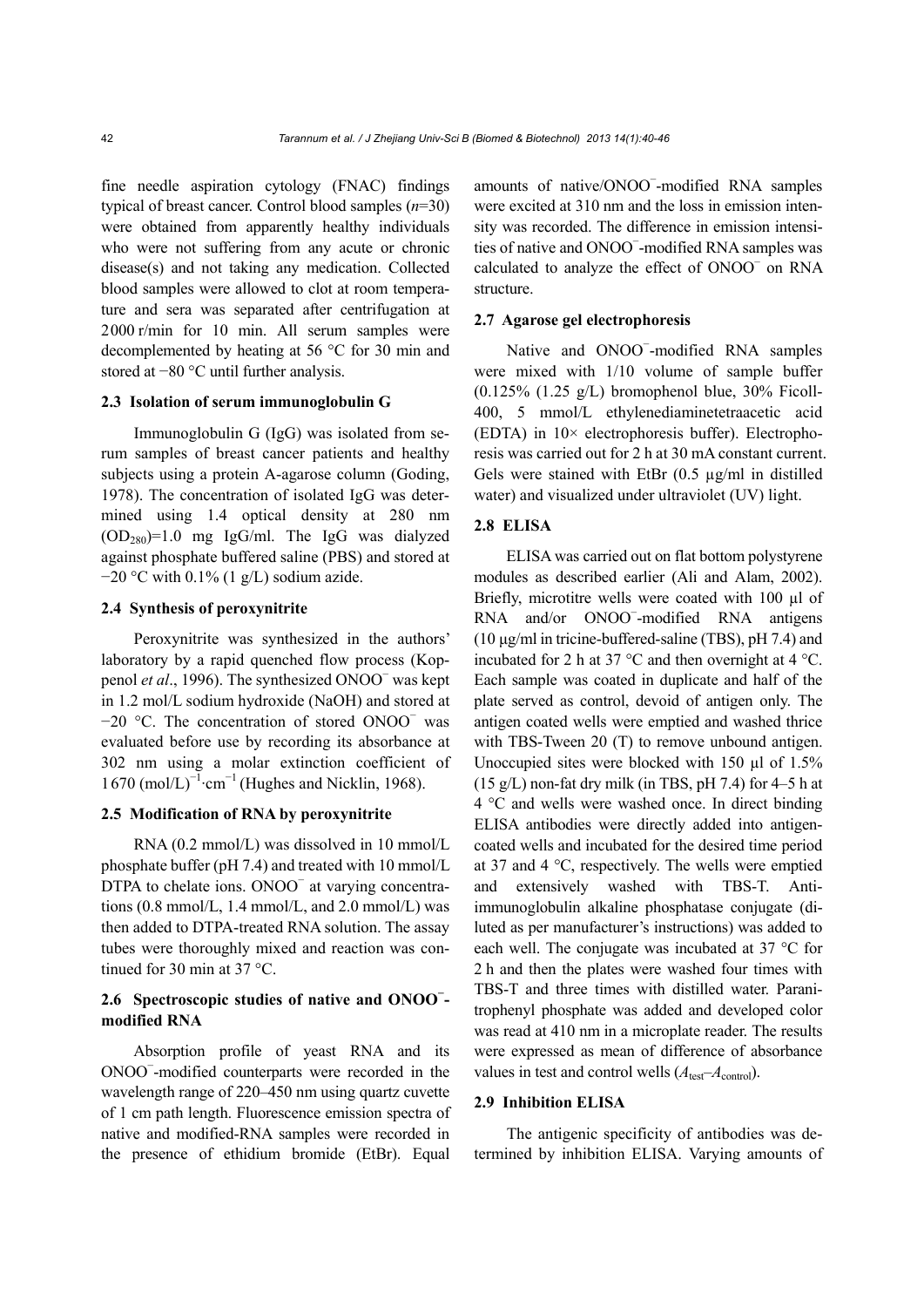inhibitors  $(0-20 \text{ µg/ml})$  were mixed with a constant amount of IgG purified from the sera of breast cancer patients. The mixture was incubated at room temperature for 2 h and overnight at 4 °C. The immune complex thus formed was coated in the wells instead of antibodies. The remaining steps were the same as in direct binding ELISA. Percent inhibition (*I*) was calculated using the formula (*A*inhibited: absorbance value of inhibited;  $A<sub>uninhibited</sub>$ : absorbance value of uninhibited):

$$
I = \left(1 - A_{\text{inhibited}}/A_{\text{uninhibited}}\right) \times 100\%.
$$

#### **2.10 Band shift assay**

Antigen-antibody interaction was visualized by gel retardation assay (Dixit *et al*., 2011). Immune complexes were prepared by incubating varying amounts of affinity purified breast cancer IgG  $(10-50 \mu g)$  with constant amount of antigen (native, 0.8 mmol/L, and 0.4 mmol/L ONOO<sup>−</sup> -modified RNA) for 2 h at 37  $\degree$ C and overnight at 4  $\degree$ C. The immune complex thus formed was electrophoresed on 0.8% (8 g/L) agarose gel for 2 h at 30 mA. The gel was visualized under UV light after staining with ethidium bromide.

## **3 Results**

# **3.1 UV characteristics of ONOO<sup>−</sup> -modified RNA**

Generation of peroxynitrite was confirmed by the formation of yellow color and characteristic peak at 302 nm. Treatment of RNA with peroxynitrite produced hyperchromicity. Furthermore, the hyperchromicity showed an increasing trend with an increase in peroxynitrite. The UV characteristics of RNA and ONOO<sup>−</sup> -modified RNA samples have been summarized in Table 1.

**Table 1 UV characteristics of RNA and ONOO<sup>−</sup> modified RNA** 

| Sample                            | Absorbance<br>at $260$ nm | Hyperchromicity<br>$\frac{1}{2}$ |
|-----------------------------------|---------------------------|----------------------------------|
| <b>RNA</b>                        | 0.149                     |                                  |
| 0.8 mmol/L ONOO <sup>-</sup> -RNA | 0.327                     | 54.4                             |
| 1.4 mmol/L ONOO <sup>-</sup> -RNA | 0.776                     | 80.7                             |
| 2.0 mmol/L ONOO <sup>-</sup> -RNA | 1.856                     | 91.9                             |

# **3.2 Fluorescence spectroscopy of ONOO<sup>−</sup> -modified RNA**

Emission profiles of samples (Native RNA and its ONOO<sup>−</sup> -modified counterparts) were recorded after excitation at 310 nm. As shown in Fig. 1, EtBr gave an emission peak at around 585 nm. Interaction of EtBr with native RNA produced a tremendous increase in fluorescence intensity at 585 nm. None of the three ONOO<sup>−</sup> -modified RNA samples showed matching fluorescence intensity with EtBr-RNA. Furthermore, we observed that the EtBr-assisted fluorescence of ONOO<sup>−</sup> -modified RNA samples was gradually decreased to 4.7%, 22.0%, and 41.9%, respectively with increase in peroxynitrite concentration (Table 2).

#### **3.3 Agarose gel electrophoresis**

Native and ONOO<sup>−</sup> -modified RNA samples were subjected to electrophoresis in agarose gel to



**Fig. 1 Emission profile of native RNA, ONOO<sup>−</sup> , ethidium bromide (EtBr), RNA mixed with EtBr and RNA samples treated with 0.8, 1.4, and 2.0 mmol/L ONOO<sup>−</sup>**

**Table 2 EtBr-assisted fluorescence characteristics of RNA and ONOO<sup>−</sup> -modified RNA** 

| Sample                            | FI  | Percent quenching<br>of FI $(\% )$ |
|-----------------------------------|-----|------------------------------------|
| <b>RNA</b>                        | 335 |                                    |
| 0.8 mmol/L ONOO <sup>-</sup> -RNA | 319 | 47                                 |
| 1.4 mmol/L ONOO <sup>-</sup> -RNA | 261 | 22.0                               |
| 2.0 mmol/L ONOO <sup>-</sup> -RNA | 236 | 419                                |

FI: fluorescence intensity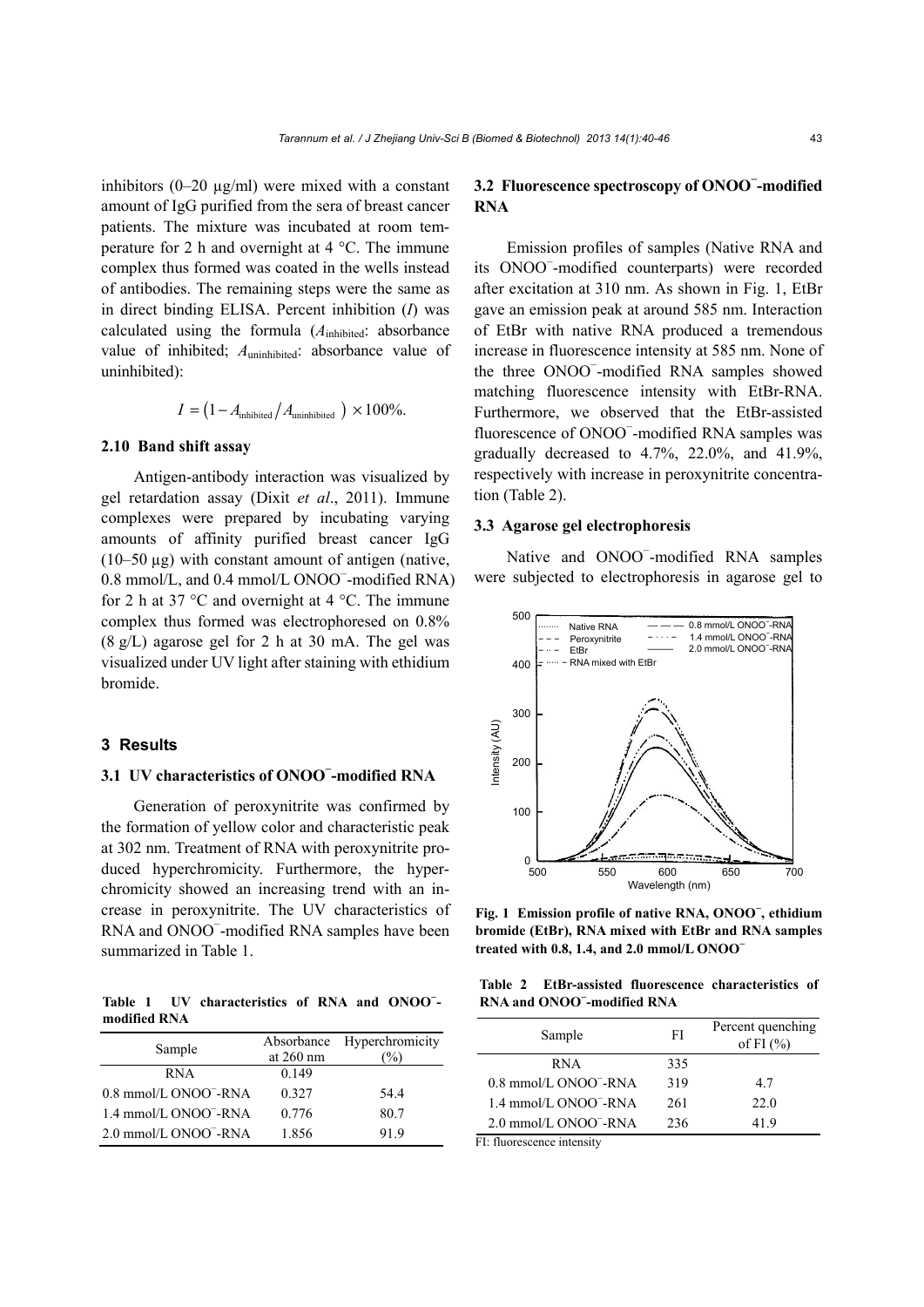study the effect of peroxynitrite on migration and EtBr staining properties of RNA. Native RNA moved as single broad band (Fig. 2). Under identical conditions, the banding pattern of RNA treated with 0.8 mmol/L, 1.4 mmol/L, and 2.0 mmol/L ONOO<sup>−</sup> showed a gradual decrease in fluorescence intensity. This shows that, native RNA molecules have secondary structure which favors EtBr intercalation. Moreover, peroxynitrite induced modification of RNA appears to have destroyed the secondary structures in yeast RNA. To demonstrate that the yeast RNA indeed possesses secondary structures, we performed agarose gel electrophoresis of native and heat denatured RNA. The agarose gel electrophoresis of heat denatured RNA did not show any fluorescence when stained with EtBr.



**Fig. 2 Agarose gel electrophoresis of native RNA and RNA modified by different amounts of peroxynitrite** 

 Lane 1: native RNA; Lanes 2, 3, and 4: 0.8, 1.4, and 2.0 mmol/L ONOO<sup>−</sup> -RNA

# **3.4 ELISA and gel retardation assay**

Direct binding ELISA of autoantibodies in breast cancer patients suggests that native RNA and 0.8 mmol/L ONOO<sup>−</sup> -modified RNA are the preferred antigens (Fig. 3). Binding specificity of breast cancer IgG antibodies as well as IgG isolated from normal subjects was evaluated by inhibition ELISA using native RNA and ONOO<sup>-</sup>-modified RNA as inhibitors (Table 3). Negligible inhibition was observed in IgG isolated from healthy subjects. Inhibition studies showed that native and 0.8 mmol/L ONOO<sup>−</sup> -modified RNA emerged as the most effective inhibitors of IgG antibodies derived from sera of breast cancer patients. In other words, epitopes of native and RNA modified with lower concentration of ONOO<sup>-</sup> were specifically recognized by IgG autoantibodies of breast cancer



**Fig. 3 Direct binding ELISA of breast cancer sera (1:100 dilution) with native RNA, 0.8 and 1.4 mmol/L ONOO<sup>−</sup> -modified RNA** 

Microtitre wells were coated with respective antigens. NHS: normal human serum

**Table 3 ELISA of breast cancer IgG with native and ONOO<sup>−</sup> -modified RNA** 

| Inhibitor                         | $I($ %) <sup>*</sup> |
|-----------------------------------|----------------------|
| <b>RNA</b>                        | 82.2                 |
| 0.8 mmol/L ONOO <sup>-</sup> -RNA | 704                  |
| 1.4 mmol/L ONOO <sup>-</sup> -RNA | 55.0                 |

 $*$  Maximum percent inhibition (*I*) at 20  $\mu$ g/ml. Microtiter wells were coated with 100 µl of native and ONOO<sup>−</sup> -modified RNAs (10 µg/ml)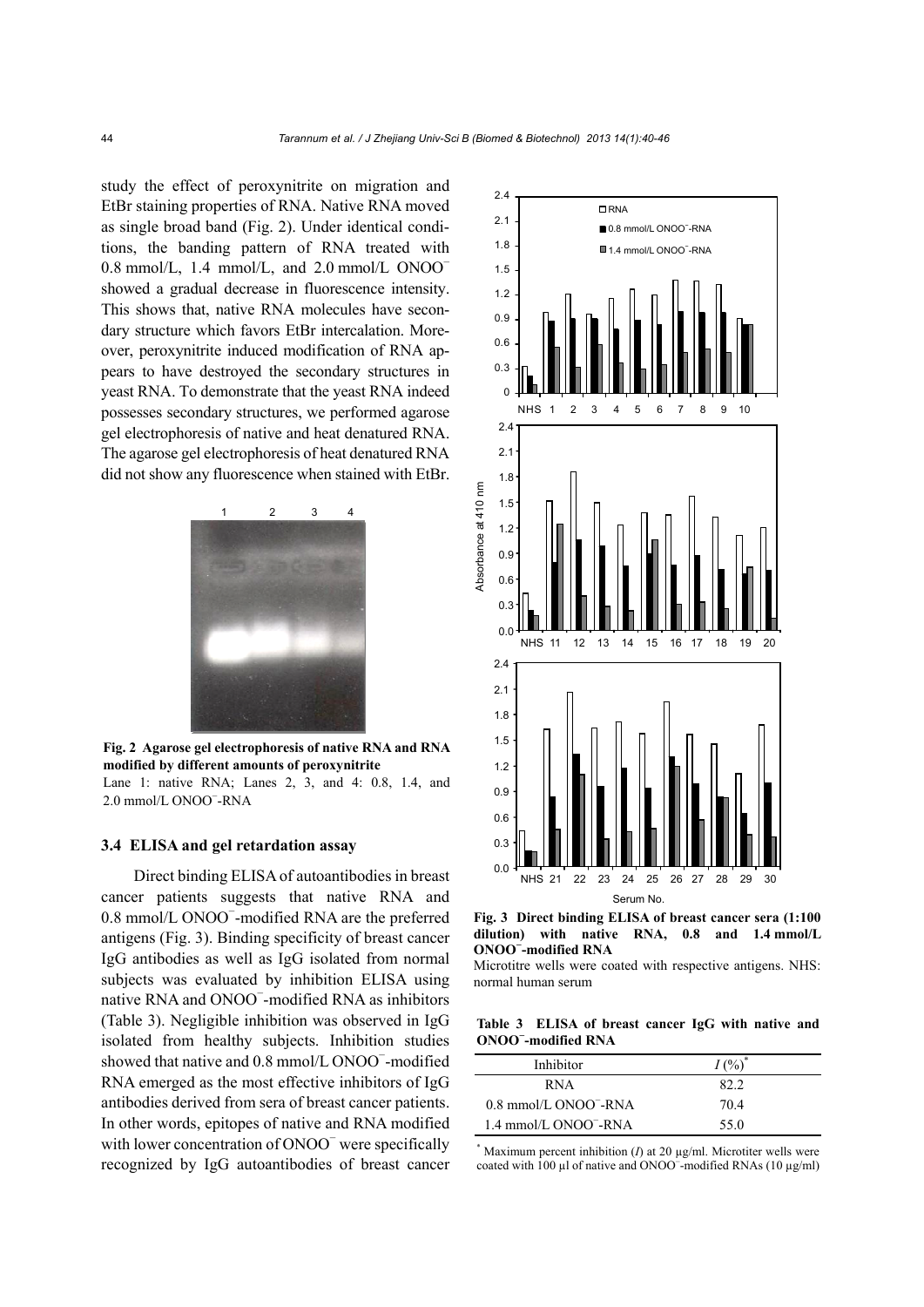patients. A similar observation was made in the gel retardation assay (Fig. 4).

# **4 Discussion**

Peroxynitrite is a cytotoxic reactive nitrogen species generated from the reaction of superoxide radical and nitric oxide and has in vivo existence. Like nitric oxide, peroxynitrite has both deleterious and beneficial effects. Both neutrophils and macrophages produce peroxynitrite by a rapid biradical reaction generated simultaneously from within the cells (Ischiropoulos *et al*., 1992). An advantage of the oxidant mediated deleterious effect of peroxynitrite is that it contributes to the host defense response to bacterial invasion. The toxicity of peroxynitrite has been attributed to its ability to oxidize thiols, lipids, proteins,



**Fig. 4 Mobility shift assay of native RNA (a), 0.8 mmol/L ONOO<sup>−</sup> -RNA (b), and 1.4 mmol/L ONOO<sup>−</sup> -RNA (c) in presence of varying amounts of breast cancer IgG** 

 $4 \mu$ g of RNA or 0.8/1.4 mol/L ONOO<sup>-</sup>-RNA (Lane 1) was mixed with 10, 20, 30, 40, and 50 μg of IgG (Lanes 2 to 6) and electrophoresed on 0.8% agarose gel after necessary incubation

enzymes, nucleic acids (Pacher *et al*., 2007) and cardiolipin (Pope *et al*., 2008).

In our study, treatment of yeast RNA by different doses of peroxynitrite produced hyperchromicity at 260 nm. In the environment of increasing peroxynitrite, the hydrogen bonds of the paired bases appear to have undergone gradual destruction due to both oxidation and nitration by peroxynitrite. It has also been reported earlier by Khan *et al*. (2009) that peroxynitrite induced modification of  $H<sub>2</sub>A$  histone caused hyperchromicity at 276 nm, which could be attributed to peroxynitrite induced denaturation, oxidation, and nitration. Finally, it may be said that the nitration effect of peroxynitrite has been masked by the hyperchromicity produced due to its oxidizing action. Further support in favor of existence of base paired structures in yeast RNA come from a pronounced increase in fluorescence intensity of RNA-EtBr mixture when excited at 310 nm. The presence of a base paired structure in yeast RNA appears to have favored EtBr intercalation and thus an increase in fluorescence intensity. Once the hydrogen bonds of the paired bases were broken, the room for EtBr intercalation decreased, which might be responsible for the decrease in fluorescence intensities of all species of ONOO<sup>−</sup> -modified RNA as compared to fluorescence intensity of native RNA. In addition to the above, the destruction of base paired hydrogen bonds in yeast RNA might also be caused by nitration of bases. In agarose gel electrophoresis the decrease in fluorescence intensities of ONOO<sup>−</sup> -modified RNA samples substantiates our results of UV and fluorescence studies, and the heat denatured RNA could not be stained with EtBr, which reiterates the existence of hydrogen bonded base paired structures which were destroyed by the application of heat.

Antigen binding and specificity of autoantibodies in breast cancer sera were evaluated by direct binding and inhibition ELISA using RNA and ONOO<sup>−</sup> -modified RNA as antigens. Results of direct binding ELISA conclusively demonstrated that native as well as 0.8 mmol/L ONOO<sup>−</sup> -modified RNA is the preferred antigen for autoantibodies in breast cancer patients. Poor binding of paitents autoantibodies to 1.4 mmol/L ONOO<sup>−</sup> -modified RNA could be attributed to loss of native epitopes due to peroxynitrite mediated oxidation and nitration. Results of inhibition ELISA further reiterated that RNA and